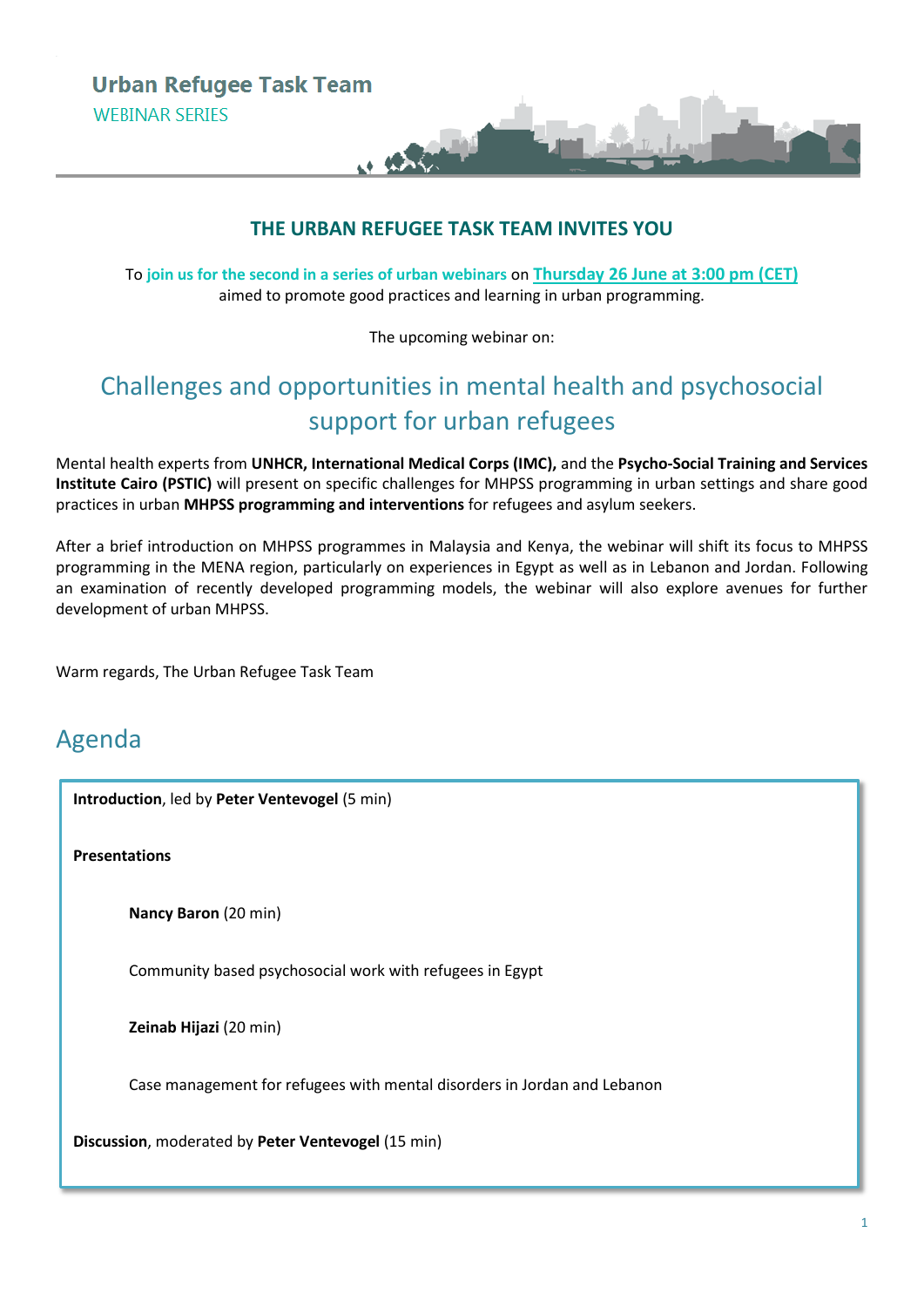#### *Background*

Refugees from various backgrounds are increasingly accumulating in large and complex urban settings in low and middle income countries. This requires a radical rethink of humanitarian assistance to refugees. Conventional approaches of providing services to a relatively homogenous group of migrants within in a confined setting (such as a refugee camp) do often not work here. While many refugees are able to navigate their ways and are coping with the complex challenges, other have worrying levels of mental and psychological distress, and are not able to cope well and do not have proper access the services they need. Programming Mental Health and Psychosocial Support (MHPSS) services can be challenging in urban settings but some promising approaches have been developed over the last years.

#### *Community based psychosocial work with refugees in Egypt*

Community based psychosocial work can become an essential component of the humanitarian response in such situations. It may be the glue that holds the community together and that links individuals with the services and resources they otherwise could not easily access. The presentation will focus on the work of the Psycho-Social Training and Services Institute Cairo (PSTIC) using community based psychosocial activities with refugees as providers of the services and as brokers to enable refugees to access services that they otherwise would not be able to access.

#### *Case management for refugees with mental disorders in Jordan and Lebanon*

Displaced populations are frequently exposed to distressing events prior to, during, and after displacement to host countries affecting mental disorders and psychosocial problems. Displaced people with mental disorders and psychosocial problems often have multiple and complex needs that require a comprehensive approach, which identifies, supports and protects those who are vulnerable and promotes stability and recovery. In such situations a case management approach may assist people in getting the services they need. International Medical Corps (IMC) has integrated comprehensive mental health services as part of general health care, which includes MHPSS case management, a model that identifies, supports, protects, and advocates for those who are vulnerable and promotes stability and recovery. This presentation will present a brief overview of MHPSS case management in refugee settings in the Middle East, describing the approach and using examples of the work of IMC in these countries.

#### *Discussion*

During the discussion the audience are welcome to ask questions and share their experience as well.

#### *Speakers*

- o *Nancy Baron,* Director of the Psycho-Social Services and Training Institute in Cairo and Global Psycho-Social Initiatives (GPSI). Provides consultation, assessment, training, program design and development, research and evaluation for UN organizations and international and local NGOs in community and family focused psychosocial, mental health and peace building initiatives for conflict and post-conflict countries.
- o *Zeinab Hijazi*, Global Mental Health and Psychosocial Officer with International Medical Corps (IMC). With support from Global MH Advisor, Zeinab provides technical support and guidance to MHPSS country teams and programs in the Middle East and North Africa Region and support to global projects.
- o *Peter Ventevogel,* Senior Mental Health Expert with UNHCR. Former editor-in-chief of 'Intervention, Journal for Mental Health and Psychosocial Support in Conflict Affected Areas'. Worked with NGOs such as HealthNet TPO (e.g. Afghanistan, 2002 – 2005, Burundi, 2005-2008) and the War Trauma Foundation, was a psychiatrist with Arq Foundation (the national trauma expert centre in the Netherlands) and regularly did consultancies with the WHO and UNHCR.